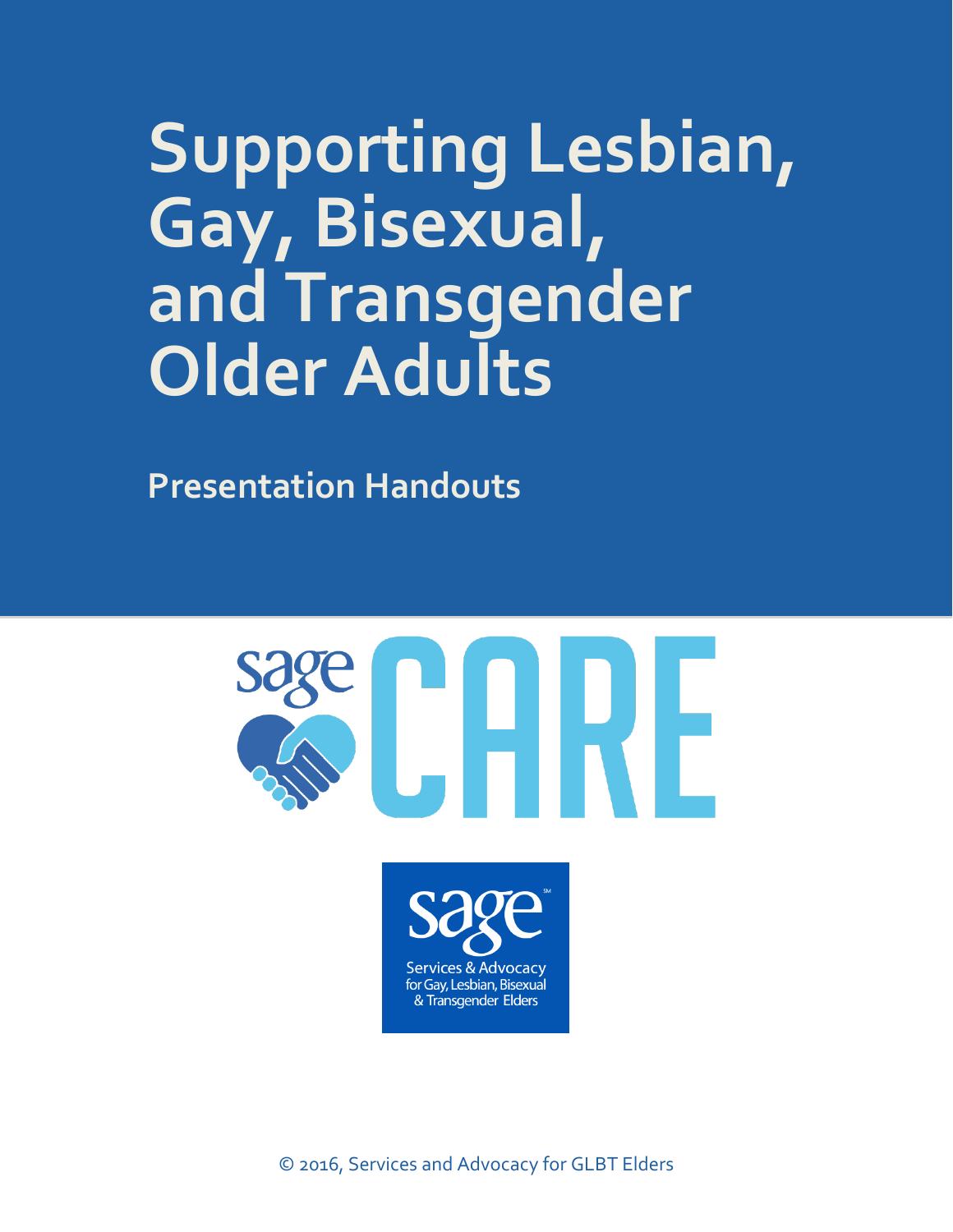# **HANDOUT 1**



**SAGECare** provides an opportunity to expand, transform and elevate the persondirected services that your agency already provides. We partner with your agency to deliver the tools needed to create an even greater culture of dignity and respect for all clients, including those who are LGBT.

We provide your agency with the added benefit of a **national credential** – a symbol that will help you convey that you are welcoming, inclusive and prepared to work with LGBT consumers, LGBT family members and friends who provide caregiving to your non-LGBT consumers and even your own LGBT staff.

An agency wanting to earn a credential will need to work with **SAGECare** staff to execute the following, on an annual basis:

|                                                                         | <b>Bronze</b>         | <b>Silver</b>                   | Gold                            | Platinum                        |
|-------------------------------------------------------------------------|-----------------------|---------------------------------|---------------------------------|---------------------------------|
| 1 Hour of LGBT<br><b>Aging Training (in-</b><br>person or<br>digitally) | $25%$ of<br>Employees | 40% of<br><b>Employees</b>      | $60%$ of<br>Employees           | $80%$ of<br>Employees           |
|                                                                         |                       | and                             | and                             | and                             |
| 4 Hours of LGBT<br><b>Aging Training (in-</b><br>person)                | None                  | 40% of Exec./<br>Administration | 60% of Exec./<br>Administration | 80% of Exec./<br>Administration |

For more information please visit:

### **www.sageusa.care**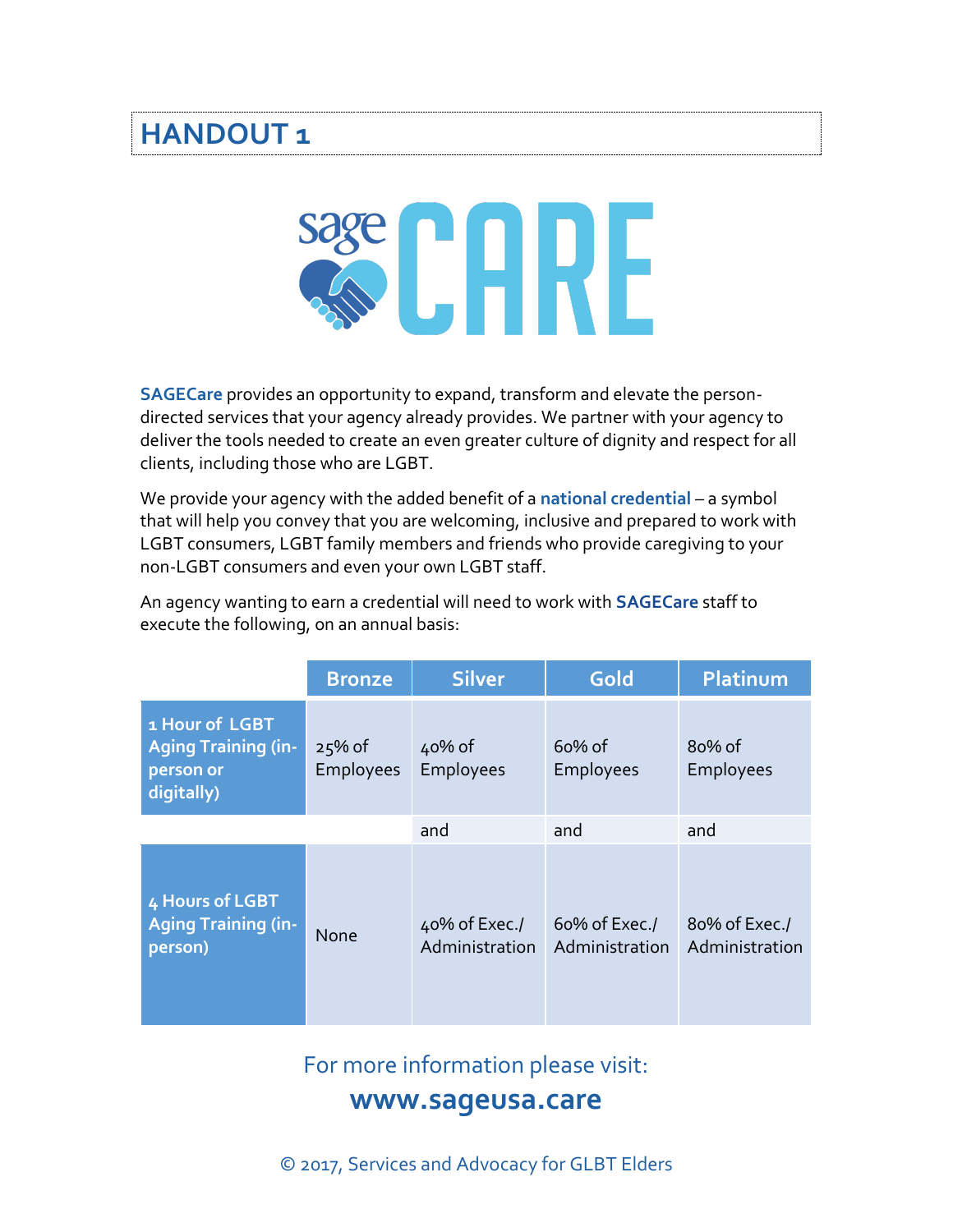# **HANDOUT 2: LGBT OLDER ADULTS**



"**My name is Freeman…** I will soon be 76." Freeman identifies as a gay man, and speaks about the intersection of sexual orientation and race, "Of course for me race was always an issue as well as my sexuality, in terms of how am I going to get along in the world… how am I going to confront racism and issues about my sexuality."

"**I'm Rachael,** I'm 73 years old. When I was in high school I played football, baseball… in 1960 I joined the air force and stayed in there for 22 years… All this time I was fighting wanting to wear women's clothes… All through the air force I hid it, I was married twice, I have five grown children, and I couldn't take it anymore… I decided this is my life, I'm going to live it now. I decided to transition and it's the best thing I ever did in my life."





"**My name is Bruce,** I am 69, and I identify as a gay man… I always think about [my sexual orientation] when I'm seeing a new provider of any kind. I always test the water before I make any pronouncements about myself."

"**My name is Lorraine,** and I identify as bisexual and I am 51 years old. I've found that many people while they identify as bi may not say so… It has been harder to come out as bi in the LGBT community than it has been to come out as gay or lesbian to my family. It's much easier to say I'm a lesbian, it's difficult to say I'm bi even in a group that's LGBT."

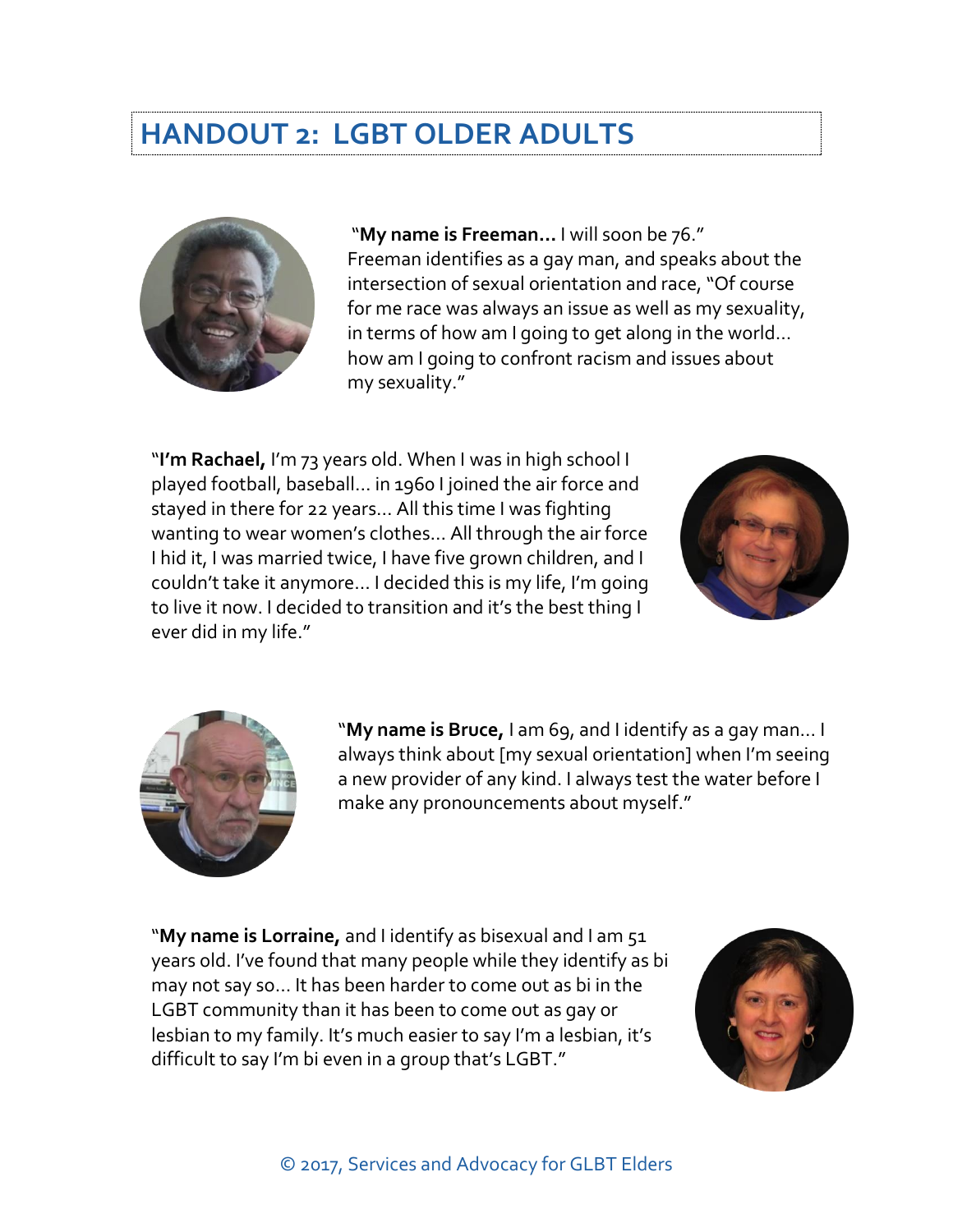# **HANDOUT 3: HISTORICAL TIMELINE**

## **1920s**

 U.S. sex laws include homosexuality on a list of other sex crimes like rape and child molestation.

## **1930-40s**

- **Carla is born in 1937**
- It is revealed that between 10,000 and 15,000 LGBT people were killed in Nazi concentration camps.

## **1950s**

- After World War II women are increasingly expected to only work in the home, raise children, and adhere to rigid feminine gender roles.
- In 1953 President Eisenhower calls for the dismissal of homosexuals from government service. **Carla is 16 years old.**

## **1960s**

- In 1963 Bayard Rustin, notable civil rights and gay rights activist, organizes a march on Washington but is forced to play a "behind the scenes" role due to his sexual orientation.
- In 1969 the Stonewall Riots in New York City mark the unofficial beginning of the LGBT rights movement. **Carla is 32 years old.**

## **1970s**

- In 1973 American Psychiatric Association declares homosexuality is not a mental disorder. **Carla is 36 years old.** Today, transgender people continue to be diagnosed with Gender Dysphoria.
- In 1979, the first National March on Washington for Gay and Lesbian rights is organized. That same year the Gay and Lesbian Asian Alliance is formed.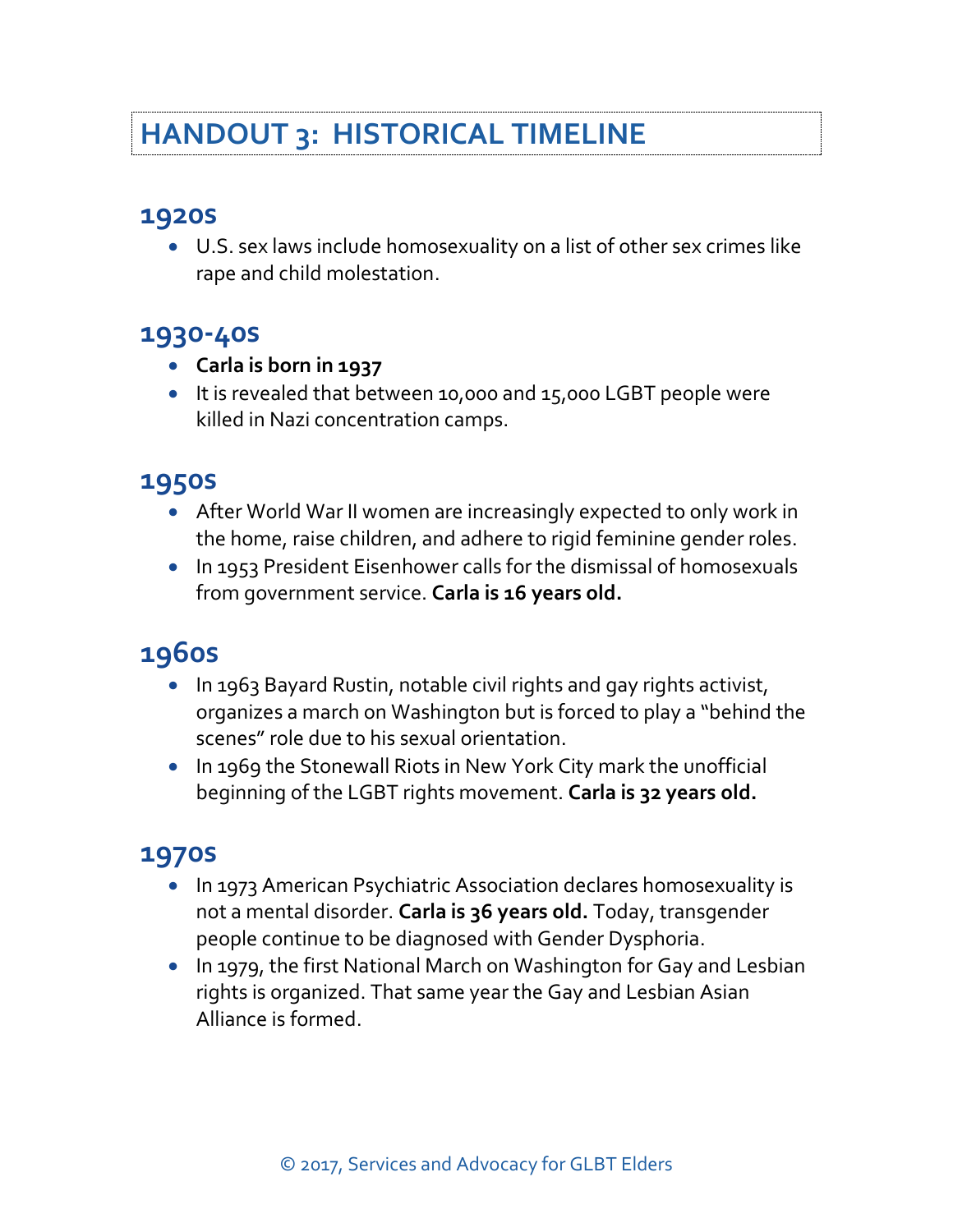# **HANDOUT 3: HISTORICAL TIMELINE, CONT…**

# **1980s**

- The Immigration and Naturalization Service passes a rule excluding LGB individuals from immigration. Those that hid their sexual orientation and were later discovered were deported on perjury charges.
- First reported cases of HIV/AIDS. In 1987 the AIDS Coalition to Unleash Power (ACT-UP) starts public demonstrations to push for AIDS research and education. **Carla is 50 years old.**

## **1990s**

- In 1992 Immigrants with HIV are banned from entering the US, a policy which was not changed until 2009.
- Gay and Lesbian individuals are finally allowed to apply for asylum in 1994.
- In 1996 Congresses passes DOMA (Defense of Marriage Act), prohibiting the federal government from recognizing same-sex marriages. **Carla is 59 years old**.

#### **2000s**

- In 2003 *Lawrence v. Texas* strikes down Texas's laws prohibiting consensual same-sex sexual acts. That same year, Massachusetts begins allowing same-sex marriage.
- **Carla is 66 years old.**

#### **2010s**

- In 2011 the Repeal of "Don't Ask Don't Tell"
- In 2015 United States Supreme Court extends marriage equality to all 50 states.
- In 2015 voters in Houston repeal non-discrimination legislation that included protections for LGBT people.
- **Carla is 78 years old.**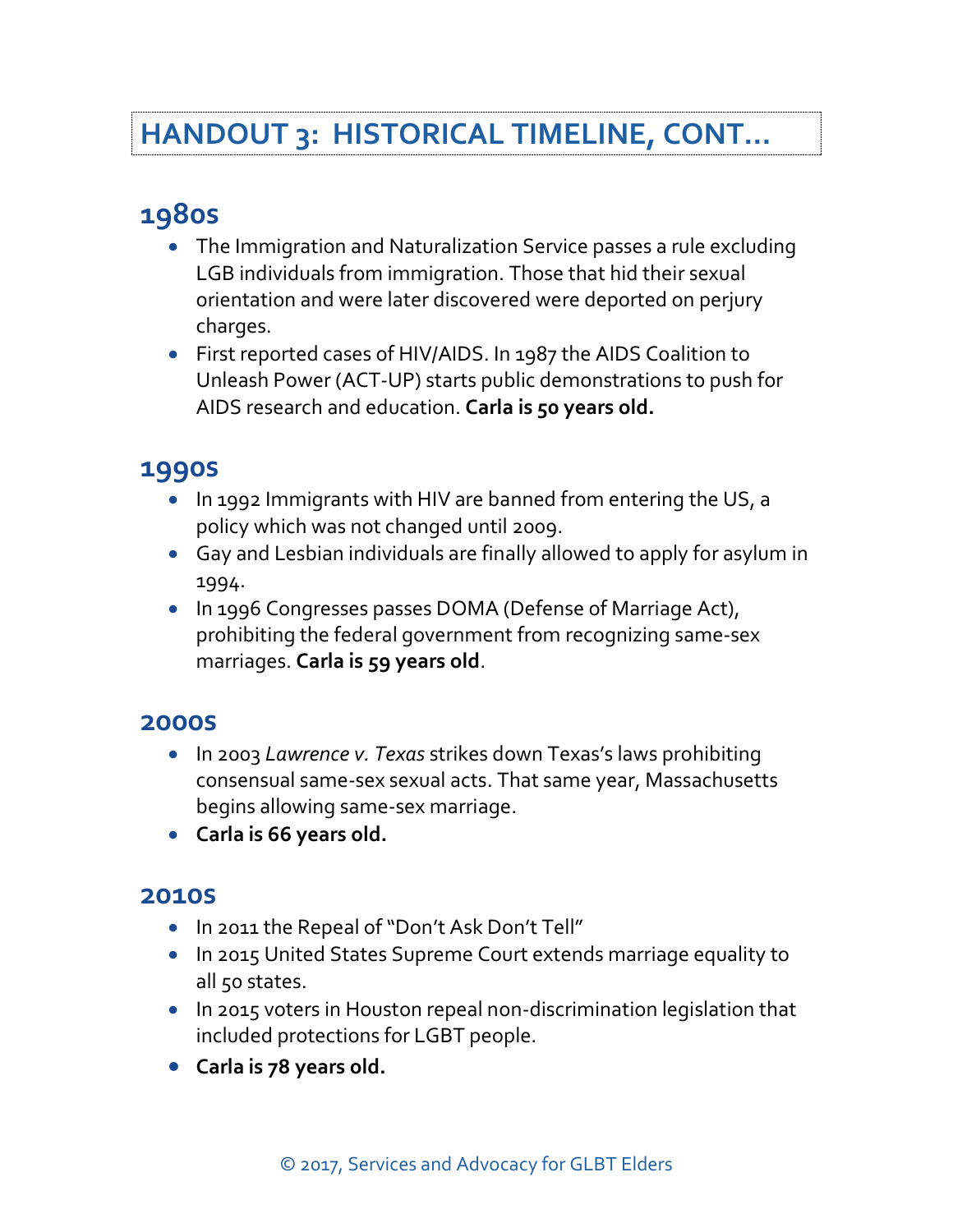# **HANDOUT 4: BEST PRACTICES**

#### **Starting Today**

**Try not to assume that everyone is heterosexual or cisgender**: For example, when an older woman mentions her grandkids, that does not mean she is heterosexual or cisgender. Remember that that many people come out later in life.

**Expand your definition of family**: Family can be anyone, not just biological or legal relatives. Be sure to include families of choice in care plans and advanced planning.

**Use LGBT-affirming language**: Remember and reflect the language you hear LGBT people use to describe themselves. Do not guess or assume which terms people use to describe their identities.

#### **Over the Next Month**

**Commit to inclusivity**: Write a memo or email to your staff or co-workers outlining your organization's commitment to creating an inclusive environment for LGBT older adults and LGBT staff.

**Educate yourself**: Take some time to learn about different LGBT people and LGBT history, and check out the resources at [www.lgbtagingcenter.org](http://www.lgbtagingcenter.org/)**.**

**Examine your programming and publicity materials**: Include rainbows and pictures of LGBT older adults in your advertising and announcements.

#### **Over the Next Three Months**

**Commit to bringing LGBT cultural competency training to your agency**: SAGE offers many in-person and webinar trainings. Learn more at www.sageusa.care

**Examine intake forms, questions, and policies**: Be sure that your staff is collecting information on gender identity and sexual orientation. This will help you connect with LGBT constituents and collect important demographic information.

**Collaborate with LGBT organizations**: Building a relationship with your local LGBT organization is the best way to find local support and experts, reach out to LGBT older adults, and become a part of your local LGBT networks.